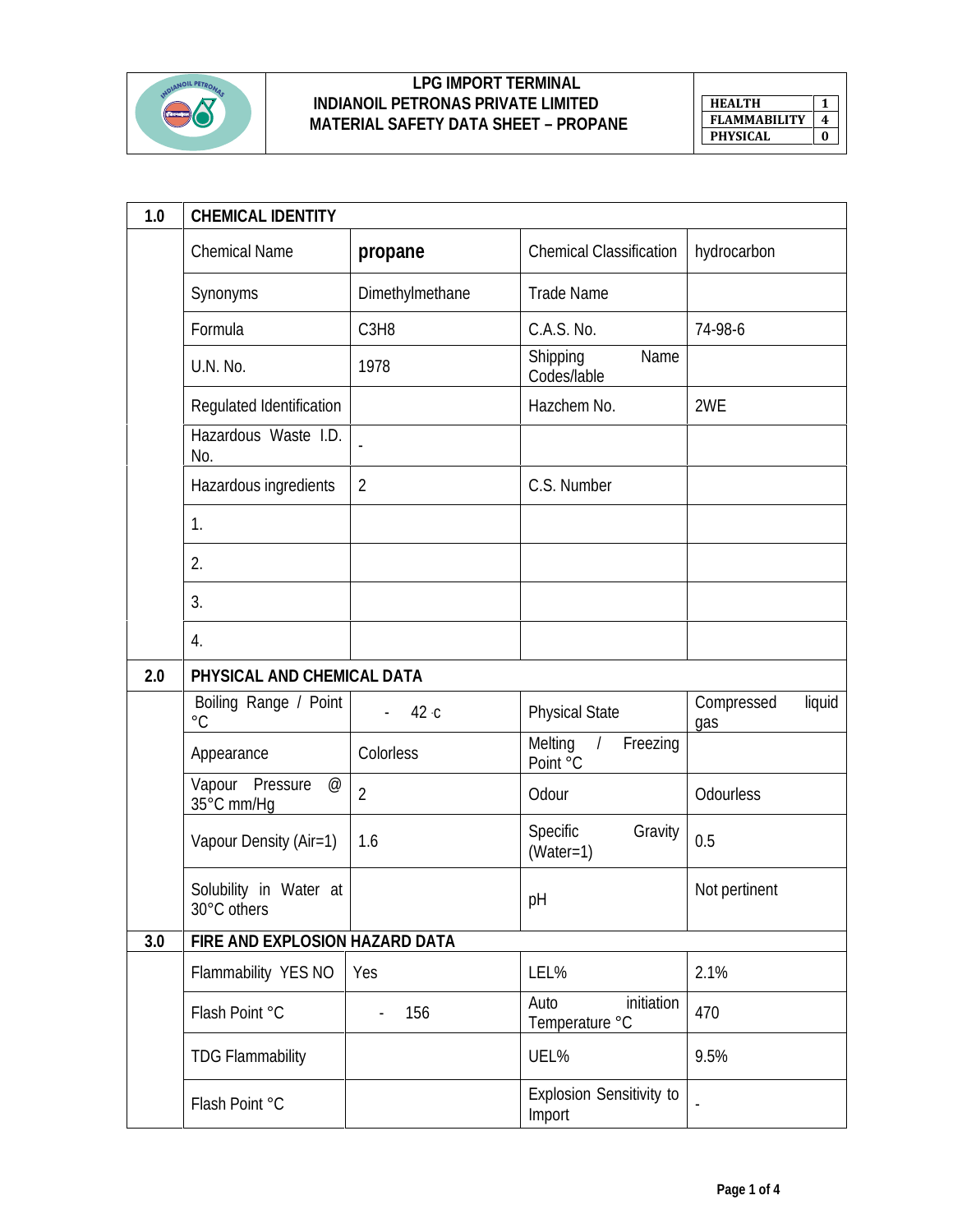| DIANOIL PETRON |                                                              | <b>LPG IMPORT TERMINAL</b><br>INDIANOIL PETRONAS PRIVATE LIMITED<br>MATERIAL SAFETY DATA SHEET - PROPANE |                                                                             | <b>HEALTH</b><br>$\mathbf{1}$<br><b>FLAMMABILITY</b><br>4<br><b>PHYSICAL</b><br>$\bf{0}$ |                                                  |
|----------------|--------------------------------------------------------------|----------------------------------------------------------------------------------------------------------|-----------------------------------------------------------------------------|------------------------------------------------------------------------------------------|--------------------------------------------------|
|                | Explosion<br>to Static Electricity                           | Sensitivity                                                                                              | Nil                                                                         | <b>Hazardous Combustion</b><br>Products                                                  | None in parameter                                |
|                | Hazardous<br>Polymerization<br>Combustible Liquid            |                                                                                                          | Does not occur                                                              | <b>Explosive Material</b>                                                                | No                                               |
|                | <b>Corrosive Material</b>                                    |                                                                                                          | <b>No</b>                                                                   | <b>Flammable Material</b>                                                                | yes                                              |
|                | Oxidizer                                                     |                                                                                                          | <b>No</b>                                                                   | Others                                                                                   | Nil                                              |
|                | <b>Pyrophoric Material</b>                                   |                                                                                                          | yes                                                                         | Organic Peroxide                                                                         | No                                               |
| 4.0            | REACTIVITY DATA                                              |                                                                                                          |                                                                             |                                                                                          |                                                  |
|                | <b>Chemical Stability</b>                                    |                                                                                                          | Stability                                                                   | Incompatibility<br>with<br>other Material                                                | Oxidizers                                        |
|                | Reactivity                                                   |                                                                                                          | with<br>cio2 <sub>1</sub><br>Explosive<br>violent<br>exothermic<br>reaction | Reaction<br>Hazardous<br>Products                                                        |                                                  |
| 5.0            |                                                              | HEALTH HAZARD DATA                                                                                       |                                                                             |                                                                                          |                                                  |
|                | Route of Entry                                               |                                                                                                          | Inhalation                                                                  | Effect of Exposure /<br>Symptoms                                                         | Shortness of breath,<br>head ache                |
|                | Effect of Exposure /<br>Symptoms                             |                                                                                                          | <b>Drowsiness</b>                                                           | <b>Emergency Treatment</b>                                                               | Fresh<br>air,<br>rest,<br>artificial respiration |
|                | TLV ACGHI ppm<br>mg/m <sup>3</sup>                           |                                                                                                          | Ashyxiant                                                                   | STEL ppm mg/m <sup>3</sup>                                                               | $\overline{\phantom{a}}$                         |
|                | Permissible<br>Limits LD <sub>50</sub> ppm mg/m <sup>3</sup> | Exposure                                                                                                 |                                                                             | Odour Threshold LD <sub>50</sub><br>ppm mg/m <sup>3</sup>                                |                                                  |
|                | <b>NEPA Hazard Signals</b>                                   |                                                                                                          | $\overline{\phantom{a}}$                                                    | health                                                                                   |                                                  |
|                | Flammability                                                 |                                                                                                          | 4                                                                           | <b>Stability Special</b>                                                                 |                                                  |
| 6.0            |                                                              | PREVENT MEASURES                                                                                         |                                                                             |                                                                                          |                                                  |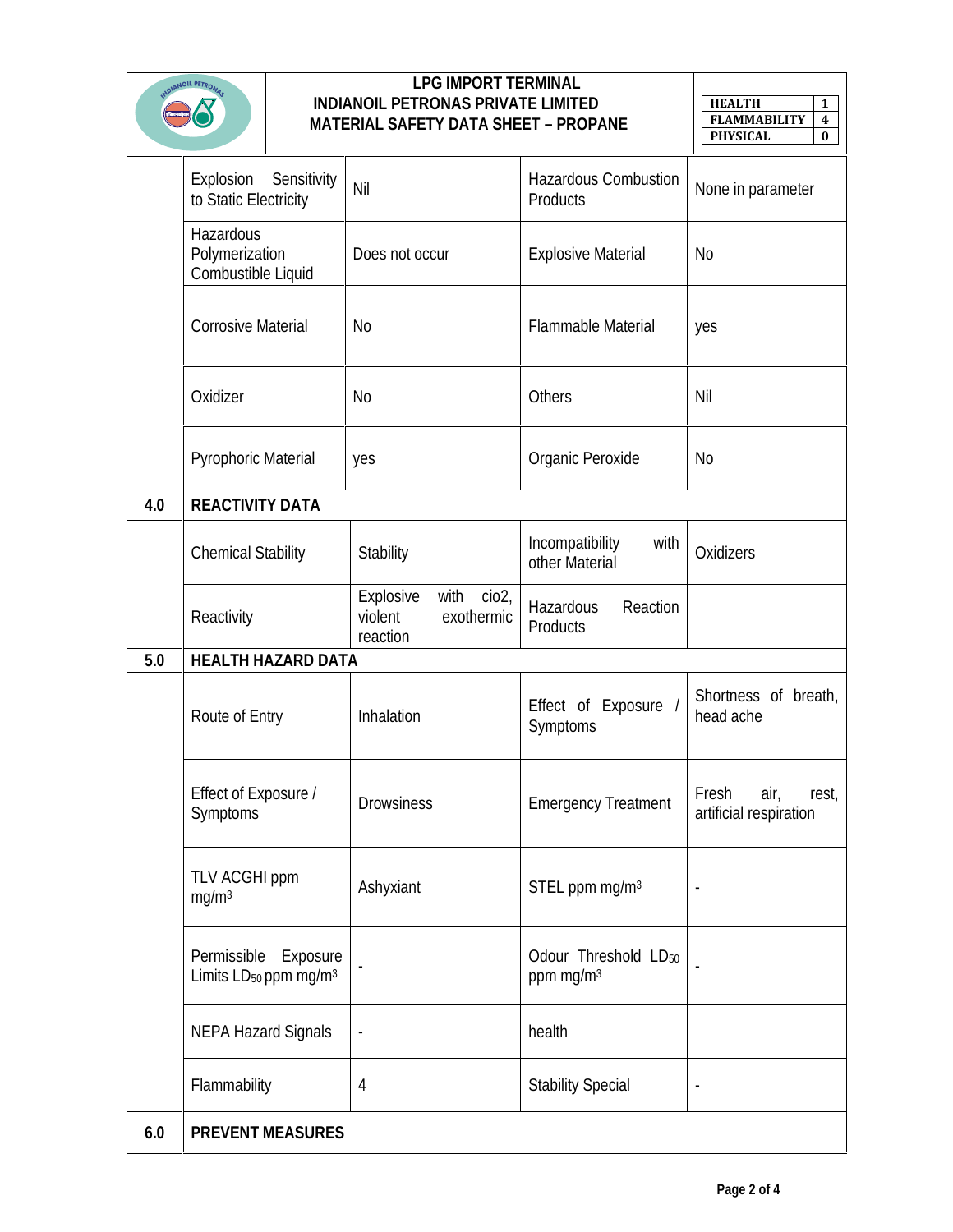|      | O <sup>IANOIL PETROA</sup>                |  | <b>LPG IMPORT TERMINAL</b><br>INDIANOIL PETRONAS PRIVATE LIMITED<br>MATERIAL SAFETY DATA SHEET - PROPANE |                                     | <b>HEALTH</b><br>1<br>$\boldsymbol{4}$<br><b>FLAMMABILITY</b><br><b>PHYSICAL</b><br>$\bf{0}$              |
|------|-------------------------------------------|--|----------------------------------------------------------------------------------------------------------|-------------------------------------|-----------------------------------------------------------------------------------------------------------|
|      | <b>Personnel Protective</b><br>Equipment  |  | Low temperature gloves<br>and suiting shall be<br>provided.                                              | Handling and Storage<br>Precautions |                                                                                                           |
| 7.0  |                                           |  | <b>EMERGENCY AND FIRST AID MEASURE</b>                                                                   |                                     |                                                                                                           |
|      | <b>Fire Extinguishing</b><br>Media (FIRE) |  | DCP, water                                                                                               | <b>Special Procedures</b>           | Stop flow<br>gas/Keep<br>cooling                                                                          |
|      | <b>Unusual Hazards</b><br>(EXPLOSURE)     |  | Flash<br>back<br>along<br>vapour                                                                         | <b>First Aid Measures</b>           |                                                                                                           |
|      | Antidotes / Dosages<br>(SPILLS)           |  | $\overline{\phantom{a}}$                                                                                 | Steps to be taken                   | Shut<br>off<br>if<br>leaks<br>without<br>risk<br>warn<br>everybody that air.                              |
|      | Waste Disposal<br>Method                  |  | Allow the gas to burn<br>under control                                                                   |                                     |                                                                                                           |
| 8.0  |                                           |  | ADDITIONAL INFORMATION / REFERENCE                                                                       |                                     |                                                                                                           |
|      | MANUFACTURER / SUPPLIER DATA              |  |                                                                                                          |                                     |                                                                                                           |
|      | Name of Firm                              |  | Indianoil petronas pvt<br>Itd.                                                                           | <b>Mailing Address</b>              |                                                                                                           |
| 9.0  | Telephone / Telex No.                     |  | 04464553340                                                                                              | <b>Telegraphic Address</b>          | Indianoil petronas<br>pvt Itd.<br>143, Athipattu<br>Village,<br><b>NCTPS Main</b><br>Road,<br>Chennai 120 |
|      | <b>Contact Person</b><br>in Emergency     |  | <b>DGM</b> Terminal                                                                                      | <b>Local Bodies Involved</b>        |                                                                                                           |
|      | <b>Standard Packing</b>                   |  |                                                                                                          | Trem Card Details / Ref<br>Other    | Term card shall be<br>made available.                                                                     |
| 10.0 | <b>DISCLAIMER</b>                         |  |                                                                                                          |                                     |                                                                                                           |